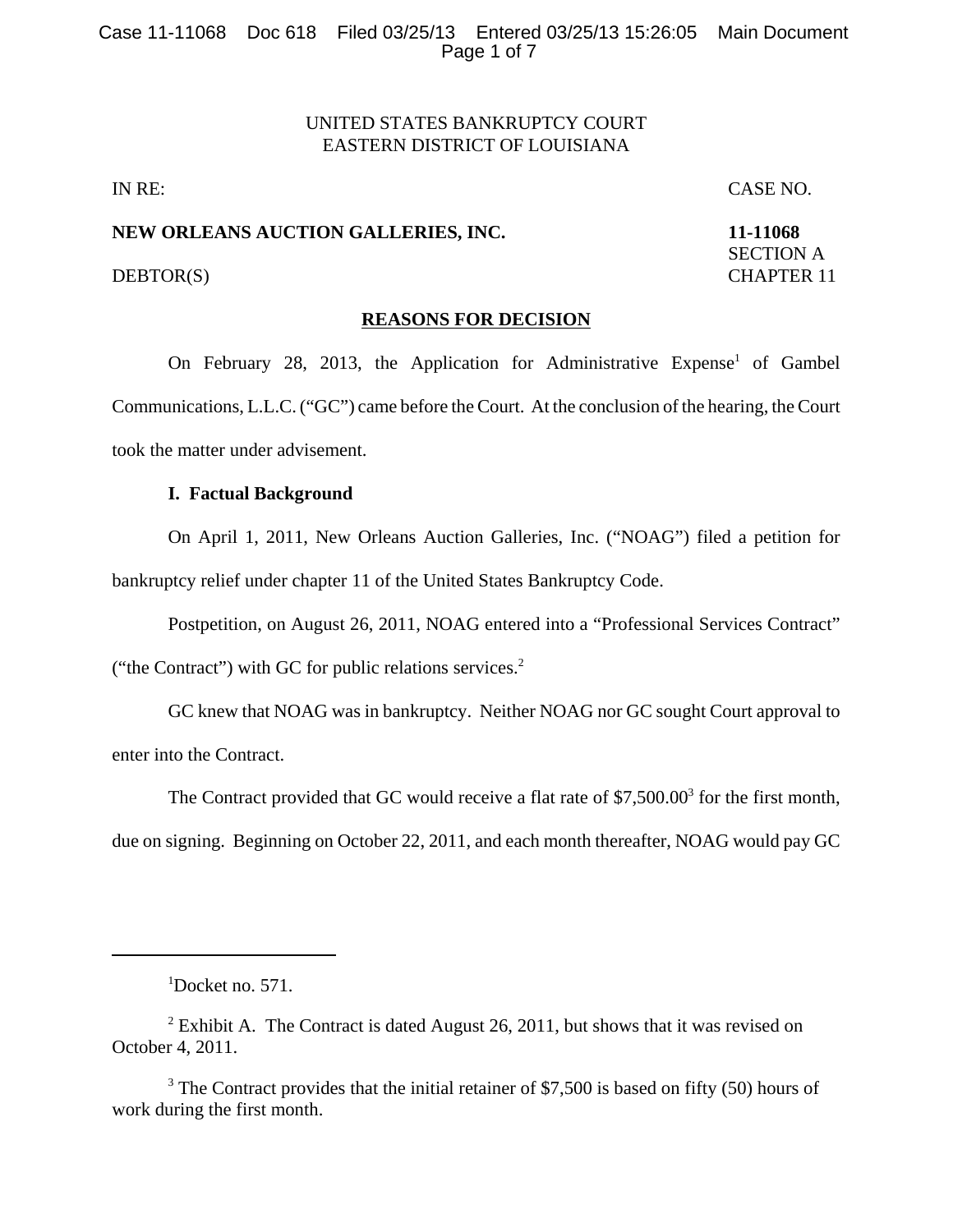# Case 11-11068 Doc 618 Filed 03/25/13 Entered 03/25/13 15:26:05 Main Document Page 2 of 7

a monthly retainer of \$4,500.00.<sup>4</sup> NOAG would be billed separately for "[i]ncidental costs such as postage, travel, parking, PR resources, copies, special event needs, etc."

Pursuant to the Contract, NOAG paid GC the following amounts, which total \$26,435.43:

| Date               | Amount                  |
|--------------------|-------------------------|
| September 26, 2011 | \$7,500.00              |
| November 4, 2011   | \$4,594.14              |
| November 22, 2011  | \$5,215.00              |
| January 3, 2012    | \$4,585.63              |
| January 3, 2012    | \$4,540.66 <sup>5</sup> |

The hearing on confirmation of NOAG's Sixth Amended Plan of Reorganization with Immaterial Modifications ("Plan") was held on May 25, 2012. The Plan contemplated a sale of substantially all of NOAG's assets. At the confirmation hearing, NOAG's counsel represented to the Court that bids for the purchase of NOAG's assets were due on Monday, May 28, 2012. The Court approved the Plan, and on June 1, 2012, the Court entered the confirmation order.<sup>6</sup>

The Plan provides that proof of administrative claims, other than a claim incurred by NOAG in the ordinary course of business, must be filed no later than thirty (30) days after confirmation.7

<sup>&</sup>lt;sup>4</sup> The Contract provides that the monthly retainer of \$4,500 is based on thirty (30) hours of work per month.

<sup>5</sup> Exhibit J.

<sup>6</sup> Docket no. 456.

<sup>&</sup>lt;sup>7</sup> Docket no. 423, ¶ 3.1(b).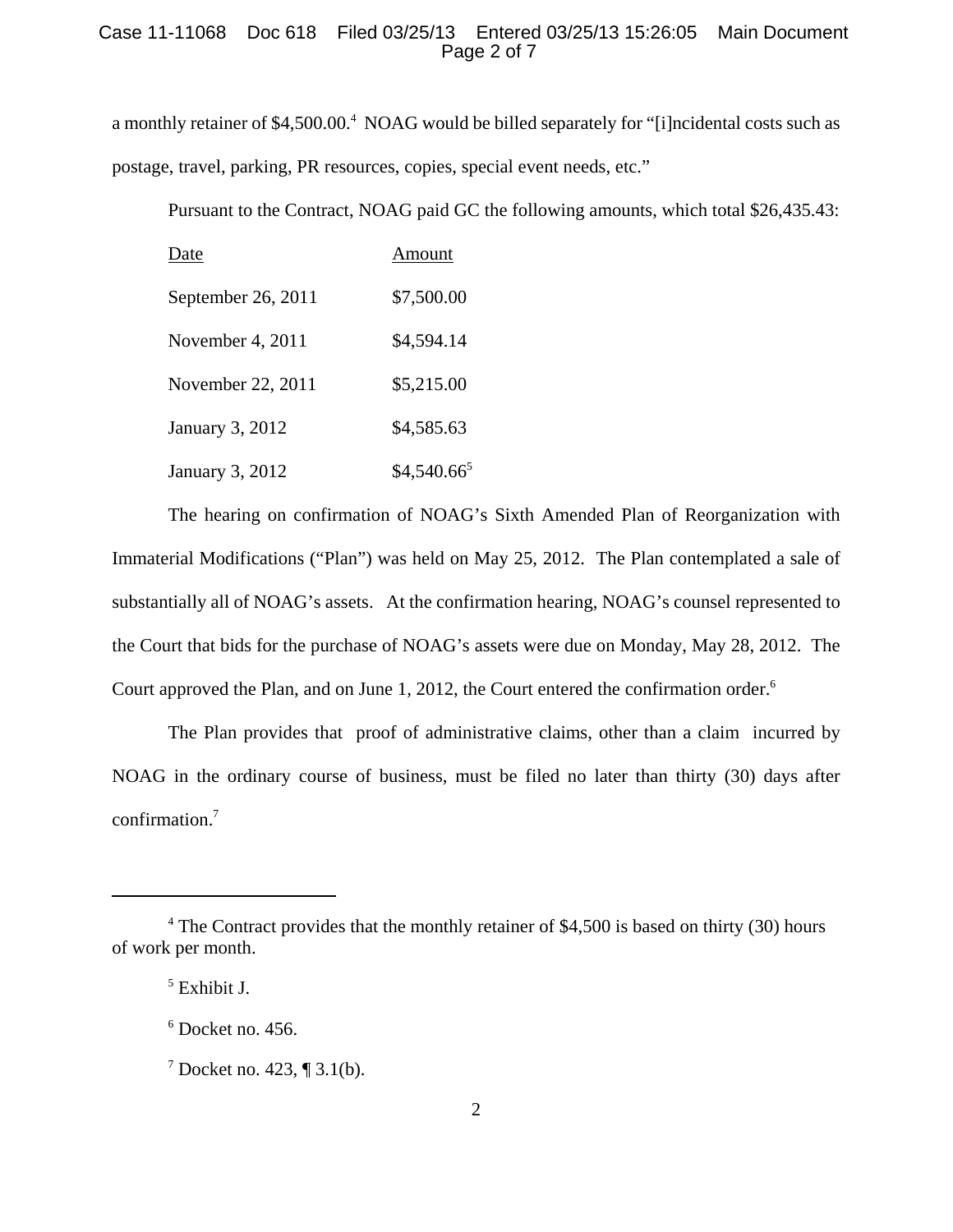# Case 11-11068 Doc 618 Filed 03/25/13 Entered 03/25/13 15:26:05 Main Document Page 3 of 7

In late May 2012, GC became aware that NOAG was sold. GC continued to perform work for NOAG through June 13, 2012.

GC is seeking payment for services rendered and costs incurred from January 22, 2012, through June  $13, 2012^8$ :

| Invoice Date       | Amount        |
|--------------------|---------------|
| January 31, 2012   | \$4,563.00    |
| February, 29, 2012 | \$4,582.45    |
| March 26, 2012     | \$4,540.00    |
| April 30, 2012     | \$4,540.00    |
| May 31, 2012       | $$4,540.00^9$ |
| June 30, 2012      | 684.25        |

The total amount for which GC is seeking payment is \$23,449.68, for a total of 65.25 hours worked.

From November 1, 2011, through June 13, 2012, GC spent a total of 118.15 hours working for NOAG.<sup>10</sup>

Prior to entering the Contract with GC, NOAG had not used a public relations firm in fifteen  $(15)$  years.

<sup>&</sup>lt;sup>8</sup> Exhibit D, GC's timesheets, show June 13, 2012, as the last date on which services were performed.

<sup>&</sup>lt;sup>9</sup> Exhibits B and C.

 $10$  Exhibit D. While Betsie Gambel testified that GC began work on September 22, 2011, the only timesheets introduced into evidence begin with November 1, 2011.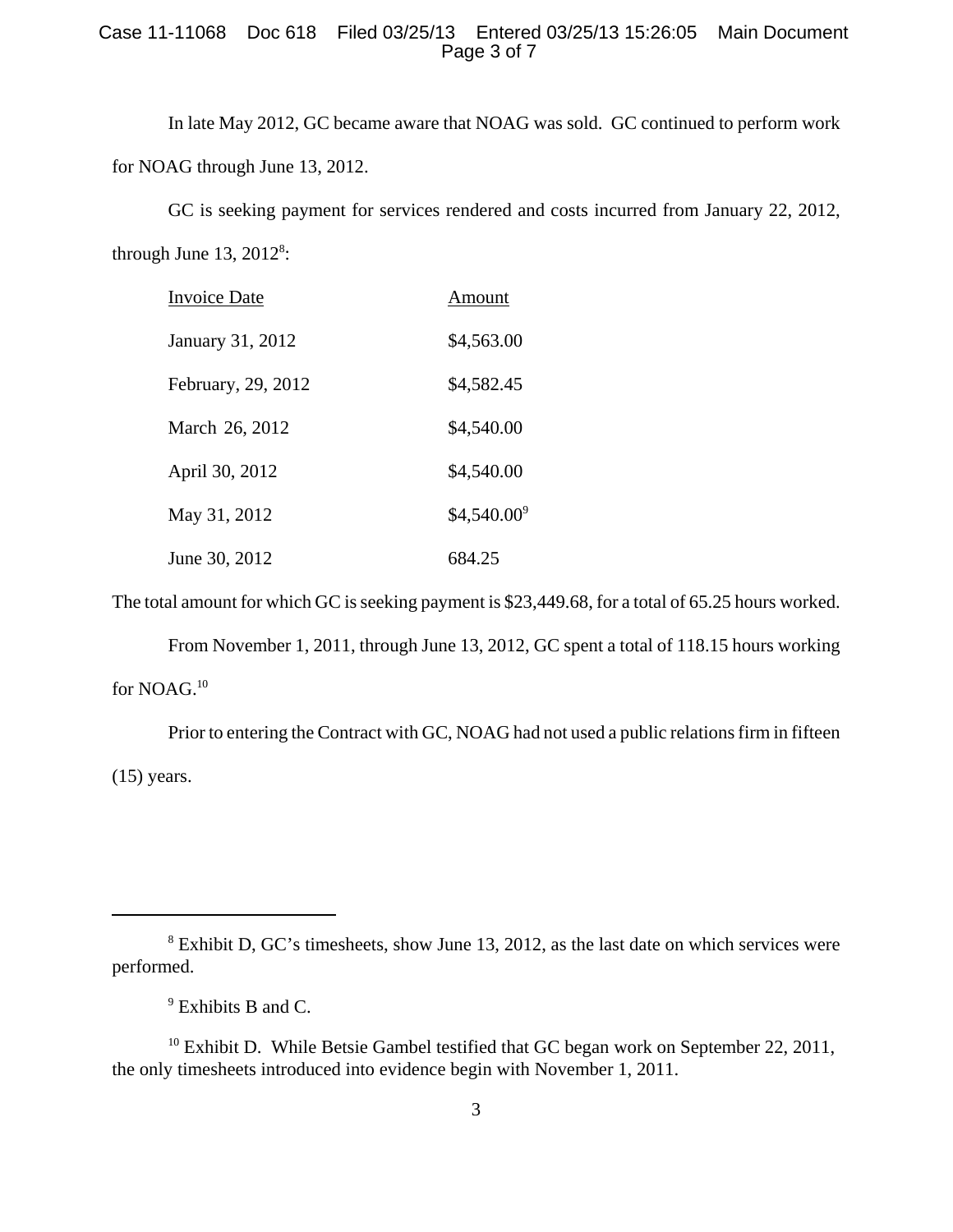## Case 11-11068 Doc 618 Filed 03/25/13 Entered 03/25/13 15:26:05 Main Document Page 4 of 7

GC alleges that it should be paid as an administrative expense because it performed services benefitting the estate pursuant to 11 U.S.C. §  $503(b)(1)(A)$ .<sup>11</sup> GC contends that the services it performed for NOAG were incurred in the ordinary course of NOAG's operation, such that the Plan deadline for filing administrative expense claims does not apply. David Adler, Trustee of the NOAG Litigation Trust ("Trustee"), disagrees.

# **II. Law and Analysis**

A trustee or debtor in possession must apply for authorization to employ a professional.<sup>12</sup> The application must disclose the compensation arrangement. After a professional is approved, she must then apply for compensation prior to being paid.<sup>13</sup> The Court may award reasonable compensation.14

GC's Contract is titled, "Professional Services Contract," and its owner, Betsie Gambel testified that she considers herself a professional. A professional is "someone with special knowledge and skill usually achieved through study and educational attainments whether or licensed or not."15 GC's owner, Betise Gambel, has been in the public relations business for thirty (30) years. GC's employee, Katie Fauquier, who performed most of the work, has a masters degree in

- 13 11 U.S.C. § 330; FRBP 2016.
- <sup>14</sup> 11 U.S.C. § 330.

 $11$  All subsequent references to "section" refer to Title 11 of the U.S. Code.

<sup>12 11</sup> U.S.C. § 327; FRBP 2014.

<sup>15</sup> *In re Metropolitan Hosp*., 119 B.R. 910, 916 (Bankr.E.D.Pa. 1990).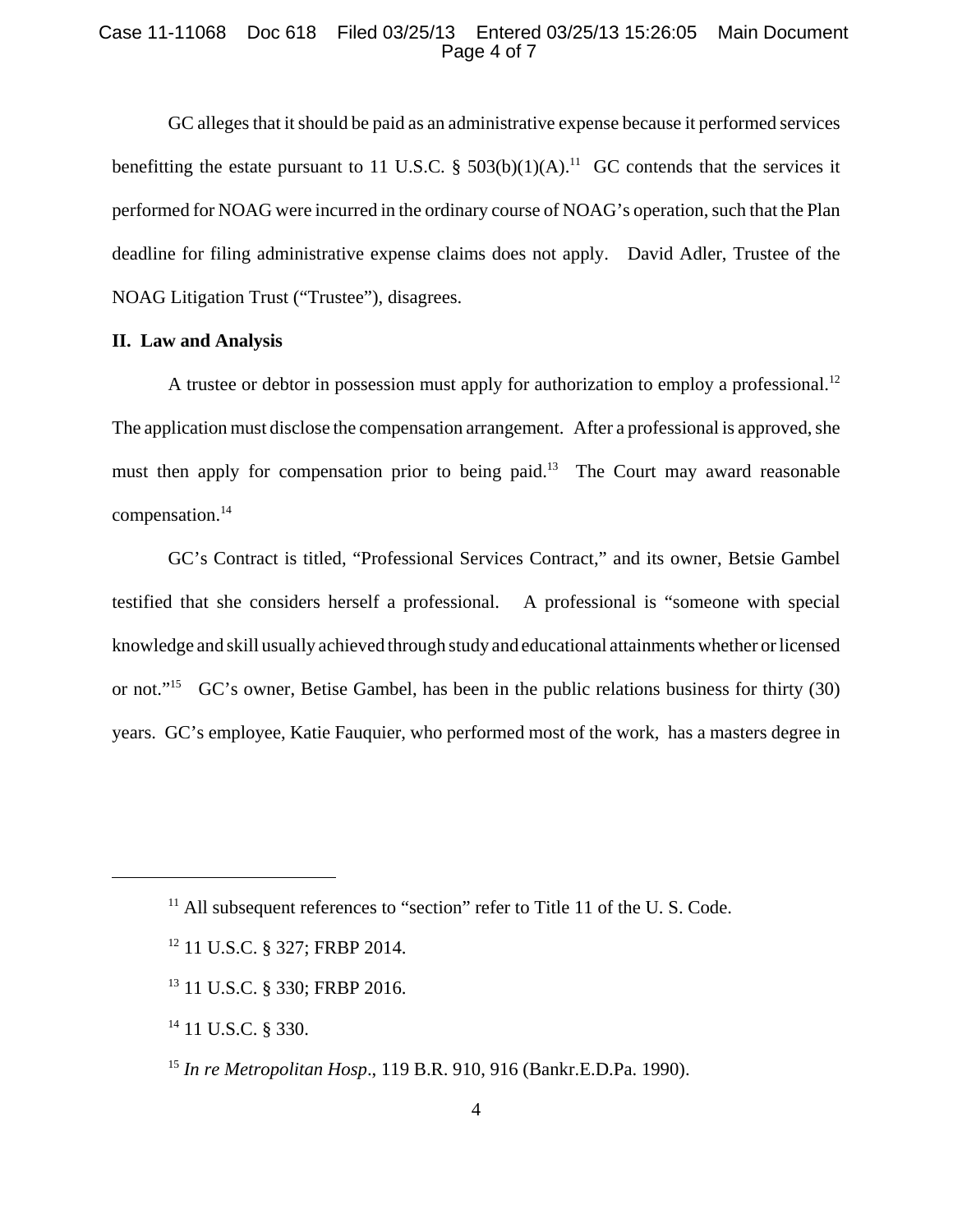## Case 11-11068 Doc 618 Filed 03/25/13 Entered 03/25/13 15:26:05 Main Document Page 5 of 7

communications. The Court finds that GC is a professional who should have applied for employment pursuant to section 327.<sup>16</sup>

The purpose of approval of professional employment is "to permit prior judicial oversight into the necessity and legality of the terms of employment."17 Had an application for employment been made, the Court would have seriously scrutinized a retainer agreement of this magnitude.

GC bears the burden of proving that its fees should be allowed.<sup>18</sup> Even had the Court approved GC's employment, it would bear the burden of proving the reasonableness of its fees.<sup>19</sup> Generally, the consequence of failure to follow to comply with Bankruptcy Code is denial of compensation.20 The Court could also require GC to disgorge the unauthorized fees that it already received.<sup>21</sup> The decision whether or not to require disgorgement is in the Court's discretion.<sup>22</sup>

<sup>16</sup> *See, In re Microwave Products of America, Inc*., 94 B.R. 971 (Bankr.W.D.Tenn. 1989) (A public relations firm is a professional that must be authorized pursuant to section 327).

<sup>17</sup> *In re American Trawler Corp*., 24 B.R. 505, 506 (Bankr.Me. 1982).

<sup>18</sup> *Woods v. City Nat. Bank & Trust Co. of Chicago*, 312 U.S. 262, 268, 61 S.Ct. 493, 497 (1941).

<sup>19</sup> *In re NRG Resources, Inc.*, 64 B.R. 643, 650 (W.D.La. 1986).

<sup>20</sup> Anderson v. Anderson (In re Anderson), 936 F.2d 199, 204 (5<sup>th</sup> Cir. 1991). *Also see, In re Leek*, 128 B.R. 832 (Bankr.M.D.Fla. 1991); *In re Shirly*, 134 B.R. 940 (9<sup>th</sup> Cir. BAP 1992).

<sup>21</sup> In re McCrary & Dunlap Const. Co., LLC, 79 Fed.Appx 770 ( $6<sup>th</sup> Cir.$  2003) (Courts can order disgorgement of unauthorized fees even if employment of the professional was approved.) *Also see, In re Farrington*, 2007 WL 4365753 (Bankr.D.Or. 2007).

<sup>22</sup> *In re Kowalski*, 402 B.R. 843, 848 (Bankr.N.D.Ill. 2009).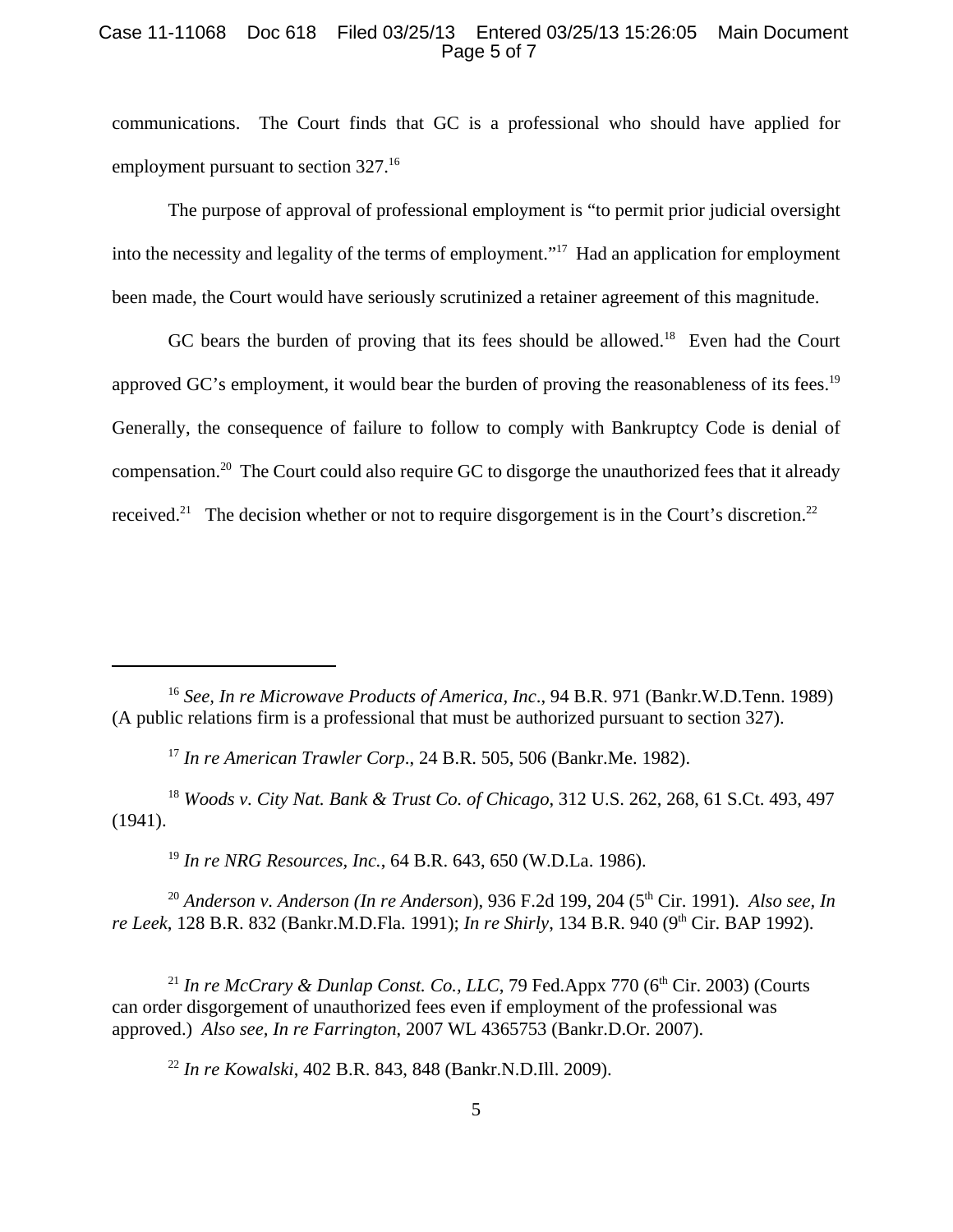## Case 11-11068 Doc 618 Filed 03/25/13 Entered 03/25/13 15:26:05 Main Document Page 6 of 7

Further, even assuming GC's employment had been approved by the Court, its claim for compensation would have been outside the ordinary course of business.<sup>23</sup> NOAG had not employed a public relations firm in the fifteen (15) years prior to filing for bankruptcy, and GC did not present any evidence that a public relations firm was an ordinary expense in this type of industry. In fact, Betsie Gambel testified that she performed no services directly related to preserving or reestablishing NOAG's reputation after filing bankruptcy.

The Plan provides that proof of administrative claim, other than a claim incurred by NOAG in the ordinary course of business, must be filed no later than thirty  $(30)$  days after confirmation.<sup>24</sup> GC's application for administrative claim was not filed within thirty (30) days of confirmation.

Although GC was not on NOAG's mailing matrix, Betsie Gambel testified that she was aware from the inception of the Contract that NOAG was in bankruptcy and that she followed the case in the press through "Google alerts." GC had a responsibility to seek advice of counsel as to whether Court approval for employment and payment were required.<sup>25</sup>

Betsie Gambel also testified that she was aware in May 2012 that NOAG had been sold. The Plan was not confirmed until June 1, 2012, giving her time to inquire with the Court or an attorney about her application or payment on the Contract.

 $23$  The Plan defines "administrative claim" to include "Professional Charges of the Chapter 11 Professionals Allowed under Section 503(b)." Docket no. 423, p. 1.

<sup>&</sup>lt;sup>24</sup> Docket no. 423, ¶ 3.1(b).

<sup>25</sup> *See, In re Hurricane Technological Systems, Corp.*, 443 B.R. 575, 586 (Bankr.D.Puerto Rico 2011) (Professional whose application for employment was tardy had the responsibility of following the requirements of F.R.B.P. 2014.)